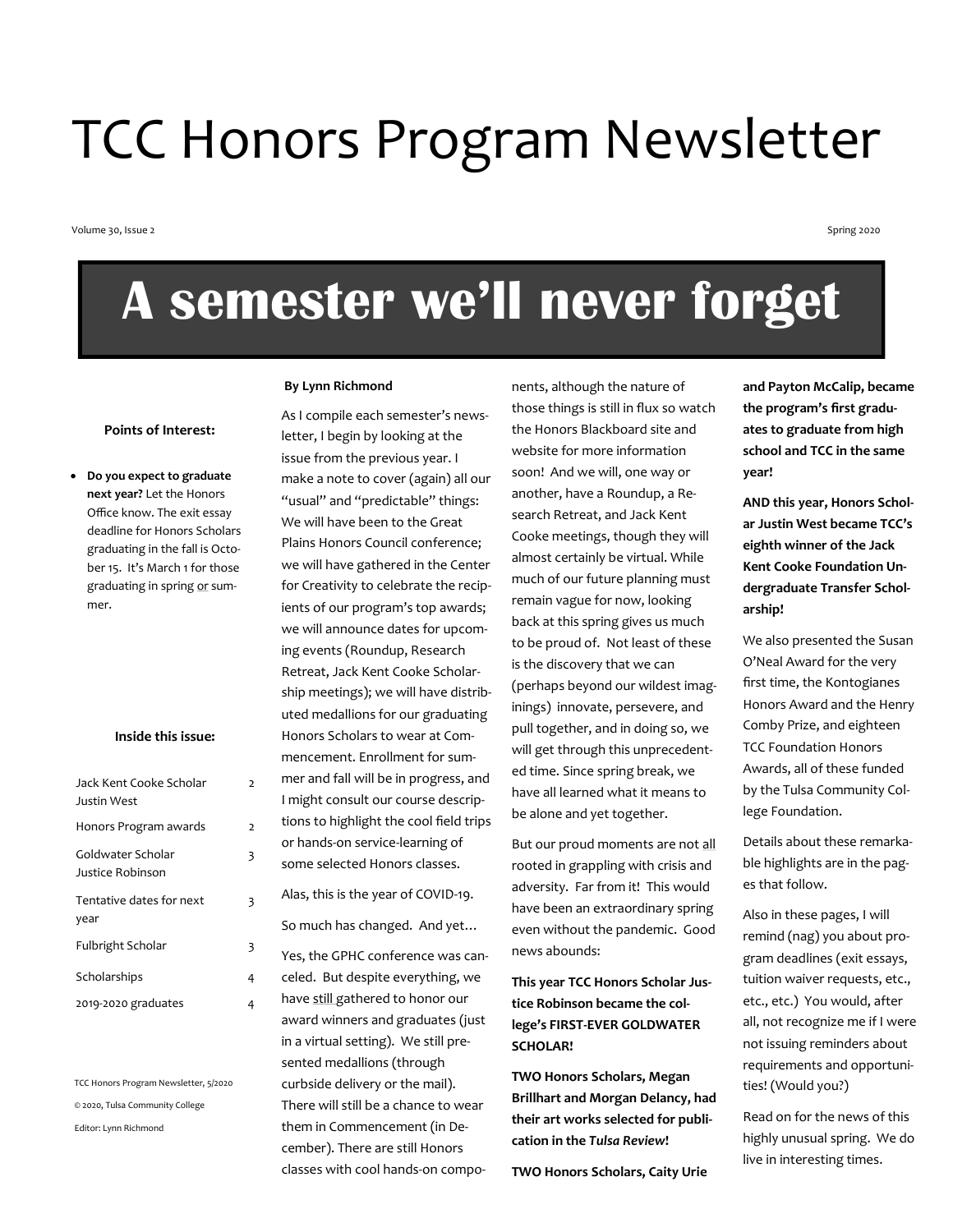# Justin West wins the nation's largest transfer scholarship!



### 2020 Honors Awards

In a ceremony held within the Honors Blackboard site, the program's students, faculty, and administrators joined on April 16 to honor this year's recipients of the program's top awards. All awards were funded by the Tulsa Community College Foundation.

**Justice Robinson**, a biology major, was chosen as the winner of the Henry B. Comby III Prize, named for the late Dr. Henry Comby, who taught TCC's first honors class. **Justin West**, a computer science major, received the Kontogianes Honors Award, given in honor of the late Dr. John Kontogianes, former

## **JACK KENT COOKE** FOUNDATION

#### **By Dr. Allen Culpepper**

Congratulations to **Justin West**, a TCC Computer Science major and Honors Scholar whom many of you know. Justin is one of only 50 recipients of this highly sought-after and hard-to-get scholarship nationwide--and one of only two from Oklahoma. (The other Oklahoma winner is from Redlands Community College, one of our fellow Great Plains Honors Council colleges.)

The scholarship is a really big deal, because it provides up to \$40,000 a year to complete his bachelor's degree at the university of his choice.

In addition to financial support, new Cooke Transfer Scholars will receive comprehensive educational advising

Chief Academic Officer of the college. Plaques honoring the winners of the Comby Prize and the Kontogianes Award hang permanently in the Henry Comby Scholars Suite on Metro Campus. Both prizes also carry significant cash awards for the recipients: \$1000 and \$750, respectively.

This year, a new award was given for the first time. The Susan O'Neal Award for service to the Honors Program was presented to **Maria Tadros**, who received \$400.

Eighteen Honors Scholars received TCC

# Jack Kent Cooke information

In August, the application for the Jack Kent Cooke Foundation Undergraduate Transfer Scholarship—the nation's largest and most prestigious transfer scholarship—will open, with submissions due in

November. Applicants must have 30+ earned hours after the fall term, with cumulative GPAs of 3.5 or higher. They should plan to transfer to a four-year institution in Fall 2021 (no earlier or later), and

from the Foundation to guide them through the process of transitioning to a four-year college and preparing for their careers. Scholars will additionally receive opportunities for internships, study abroad, and graduate school funding, as well as connection to a thriving network of over 2,700 fellow Cooke Scholars and alumni.

Nearly 1,500 students from 311 community colleges applied for the 2020 Cooke Undergraduate Transfer Scholarship. This year's semi-finalists included four TCC students. In addition to West, they were Justice Robinson, Alyssa Whan, and Bethany Niman.

Justin says the JKC scholarship is a dream come true for him: "The opportunities this scholarship opens have completely altered the trajectory of my life. I plan to utilize this scholarship to pursue research into Artificial Intelligence towards sustainability efforts. I will not waste this gift. Thank you so much, everyone, for helping me to succeed."

Foundation Honors Awards. The \$250 Foundation Honors Award is an acknowledgment of a student's outstanding academic performance and contribution in the classroom. Recipients of all Honors Program awards are chosen based on recommendations from the Honors faculty . The winners of the 2019-2020 TCC Foundation Honors Award were Ahylin Arce-Ramos, Madilyn Barron, Hailey Boyd, Morgan Delancy, Abigail Forrest, Logan Jones, Sophie Kimery, Payton McCalip, Muacha Moua, Dylan Moucka, Joe Mullen, LillyAnn Mysse, Lana Nguyen, Seoyoung Park, Gracelyn Walls, Morgan Waska, Jake White, and Meredith Wilson.

they must demonstrate unmet financial need. Honors Coordinator Allen Culpepper will hold informational sessions, either in person or online, to answer questions about the application process. Watch for announcements on the TCC website (event calendar).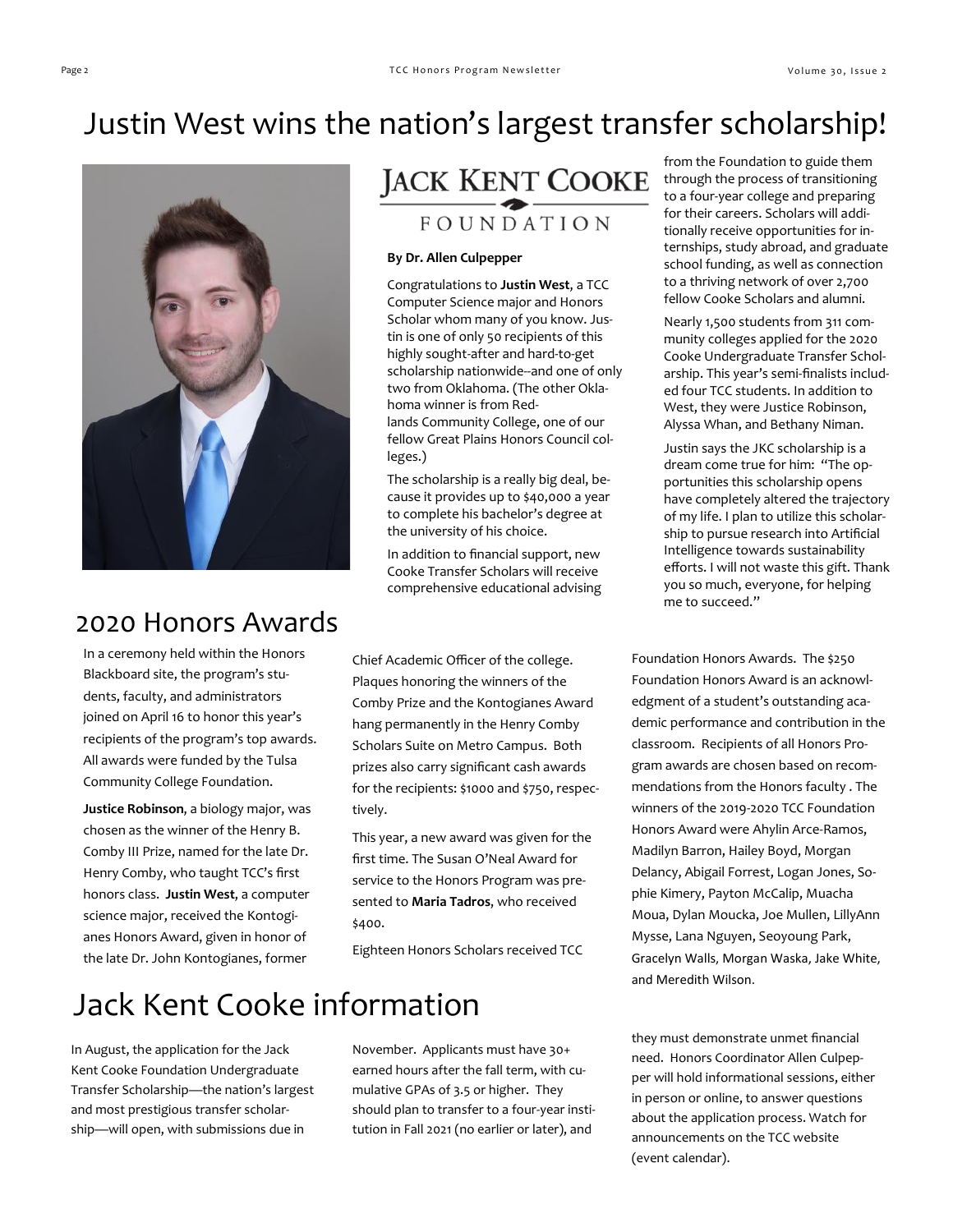## Justice Robinson becomes TCC's first Goldwater Scholar!



#### **By Dr. Allen Culpepper**

Congratulations to Honors Scholar and biology major **Justice Robinson**, who has been named a 2020 **Goldwater Scholar** by the Barry Goldwater Scholarship and Excellence in Education Foundation. The Goldwater Scholarship is the most prestigious undergraduate scholarship for the natural sciences, mathematics and engineering in America and provides up to \$15,000 split between two years of study. Justice is one of five Goldwater Scholars selected from Oklahoma and one of 396 selected from across the country.

"I am still really shocked and proud to represent Tulsa Community College. I am a non-traditional student who had a sixyear gap from high school to college, so I am older than most of my peers," Justice

### Tentative dates for your calendar

We don't know whether we'll be able to come together in a physical location for these events; some or all will probably become virtual gatherings. However, we have reserved dates and locations for the Honors Roundup, the Research Retreat, and our fall and spring awards.

**Roundup:** This mandatory pizza dinner for our Honors Scholars is tentatively

set for Sept. 17 (4:00 p.m., Center for Creativity, Metro Campus). If this is online, you will have to provide your own dinner, but we hope that you will still learn about the program's opportunities and meet some of your fellow Scholars.

**Research Retreat:** November 13 (time TBA, Center for Creativity). Half-day workshop

told the TCC Marketing staff for the article in *The Daily*.

After graduating from TCC next month, her long-term goal is to earn a Ph.D. and conduct research in neurobiology, to understand changes in the brain.

Justice's mentors have been Honors professors **Melissa Masse, Neil Enis,** and recently retired **Diana Spencer.** She believes the mentorship she received at TCC, along with the ability to work in the Biotechnology program doing undergraduate research and presenting her research, has helped her academic success.

Honors Prof. **Mary Phillips** is the Goldwater representative at TCC, and she is to be commended for recognizing the scientific talent of TCC students and getting TCC connected with the Goldwater program.

open to all interested students, not just those in the Honors Program.

**Fall presentation of medallions:** December 2 (4:00, Metro Campus board room)

**Spring awards:** April 15 (4:00, Southeast Campus Chat Room). We will honor not only our spring and summer graduates but also the winners of our program's top awards.

### Our year with Fulbright Scholar Dr. Kendra Reynolds



This year, TCC was fortunate to have a gifted poet from Northern Ireland as our Fulbright Scholar-in-Residence. Dr. Reynolds arrived in August 2019 and spent most of the academic year living in Tulsa, teaching at both TCC and The University of Tulsa, visiting classes, and giving public presentations, before she had to make an unplanned early departure when COVID-19 closed the campuses of both TCC and TU.

As Honors Coordinator Dr. Allen Culpepper said during his remarks at the online awards ceremony, "She charmed us with her personality and her accent, which we don't hear much around these parts, and it has been a delight to have her with us."

She taught Honors Composition II during the spring semester, beginning on the Metro Campus and finishing online, working from her home across the Atlantic. She gave a public reading of her poetry at TCC in the fall. She was planning to offer a second reading in the spring, but it was canceled because of the coronavirus threat and her return to Northern Ireland.

Several Honors students and Honors Scholars will have one more opportunity to interact with her when she participates in an online, international conversation about life during a pandemic. This conversation was organized by TCC Director of Global Learning Dr. Douglas Price, who also chairs TCC's Fulbright committee.